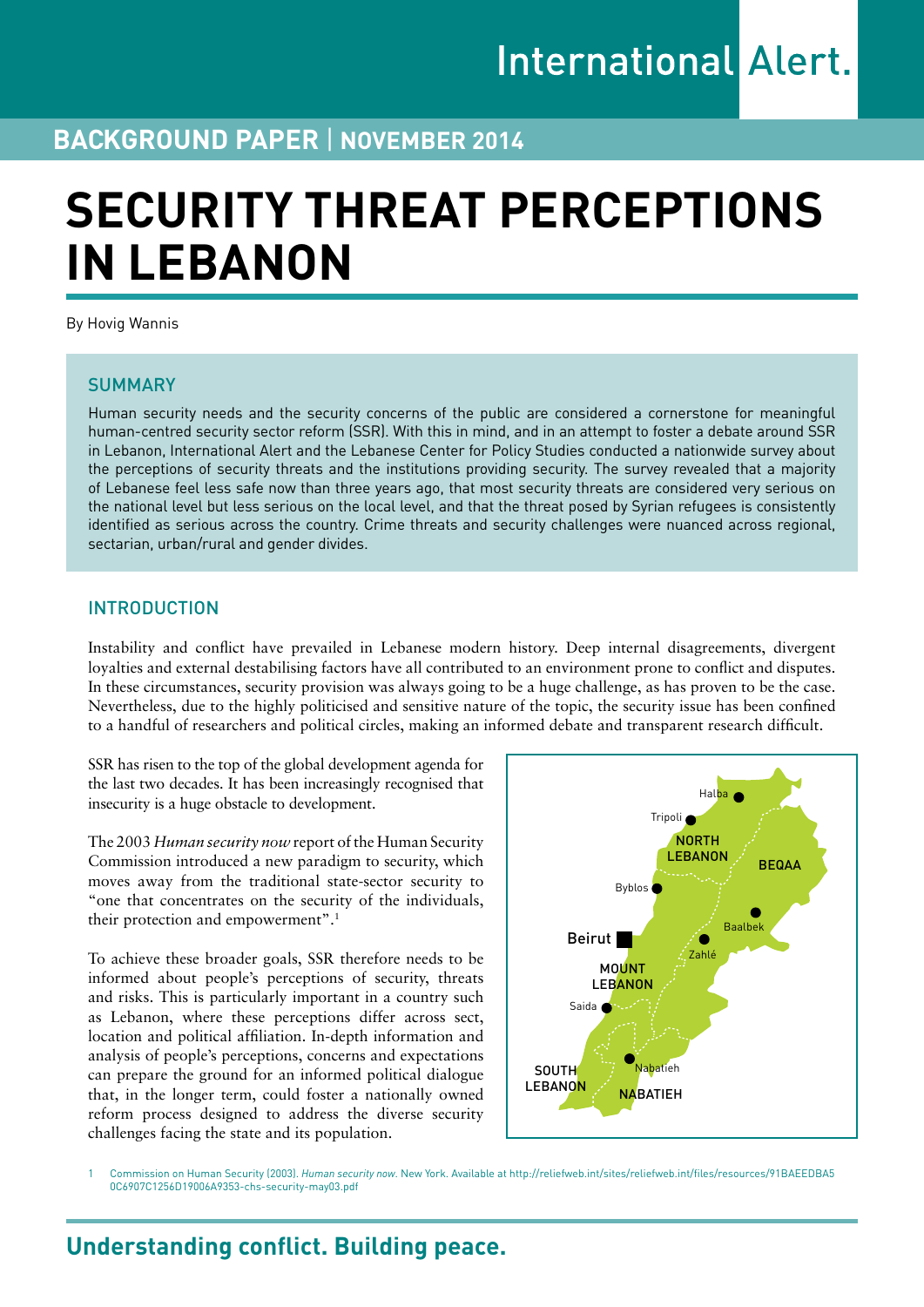## SECURITY DEFINITIONS

"'Security system reform' is another term used to describe the transformation of the 'security system' – which includes all the actors, their roles, responsibilities and actions – working together to manage and operate the system in a manner that is more consistent with democratic norms and sound principles of good governance, and thus contributes to a well-functioning security framework." OECD (2001). *DAC guidelines: Helping prevent violent conflict*. p.38.

"In the final analysis, human security is a child who did not die, a disease that did not spread, a job that was not cut, an ethnic tension that did not explode in violence, a dissident who was not silenced. Human security is not a concern

with weapons – it is a concern with human life and dignity." UNDP (1994). *Human development report.* p.22.

"Human security can be said to have two main aspects. It means, first, safety from such chronic threats as hunger, disease and repression. And second, it means protections from sudden and hurtful disruptions in the patterns of daily life – whether in homes, in jobs or in communities." UNDP (1994). *Human development report*. p.23.

## Study overview and methodology

Alert and the LCPS attempted, through this 30-month project, to produce valuable data informing the debate around security and security provision in Lebanon. After a process of standardisation and systematisation, a huge part of the data gathered will be made public in a series of papers designed to highlight several key themes in relation to security and SSR in Lebanon.

Two papers will analyse the security threat and security providers' perceptions of the Lebanese public. Another paper will focus on the phenomenon of Syrian refugees in Lebanon who are considered a security threat by survey respondents. Two other papers will focus on the gender perspective of security and security provision and the role of civil society organisations and SSR. Alternative policing schemes and their manifestations and potential in Lebanon, as well as the Lebanese security apparatus, will be the themes of two other papers. A final piece will synthesise all the information presented in the previous papers and offer a broader outlook.

The overarching rationale behind studying Lebanese citizens' perceptions of the security challenges facing Lebanon and its people is to explore the actual origins of insecurity, to untie the real and illusory threat sources, and to present the security sector institutions with some of the information needed for more human-centred security sector policy formulation. Alert has adopted this approach as a tool for promoting people-centred SSR and, to a certain extent, for more transparent, responsive and effective security provision.

A nationwide opinion survey was conducted in May to June 2013. It was preceded by extensive desk research and focus groups in addition to a series of meetings with representatives of state security institutions in order to lay the ground for the survey. The survey was divided along two main axes: perceptions of security challenges and threats; and perceptions of the security providers. This background paper focuses on the first axis of the survey and attempts to provide a comprehensive overview of the data gathered as well as to explain some of its interesting and worthwhile features. The first section of the paper offers a background to the political and security situation in Lebanon since 2005. This short narrative is essential in order to situate the survey findings in the dynamic regional and national context to enable better understanding of the emerging patterns. The second section presents the findings of the perceptions survey, focusing on security threat perceptions, and attempts to explain their nature and causes.

## BACKGROUND TO POLITICAL AND SECURITY SITUATION IN LEBANON

In multi-sectarian and multi-ethnic states, where the state's uniting influence has been eroded, communities start to harbour suspicion and unease towards each other. Each community starts to believe that the other constitutes a threat to its existence and that it has to 'guard' itself against 'the other'. Similar to the security dilemma theory in international relations, communities aspiring to protect their own security will increase the other communities' distrust, leading to even higher levels of suspicion. Under these circumstances, where the weakness of central government and its security services is coupled with mutual distrust between the different communities, insecurity becomes a challenge.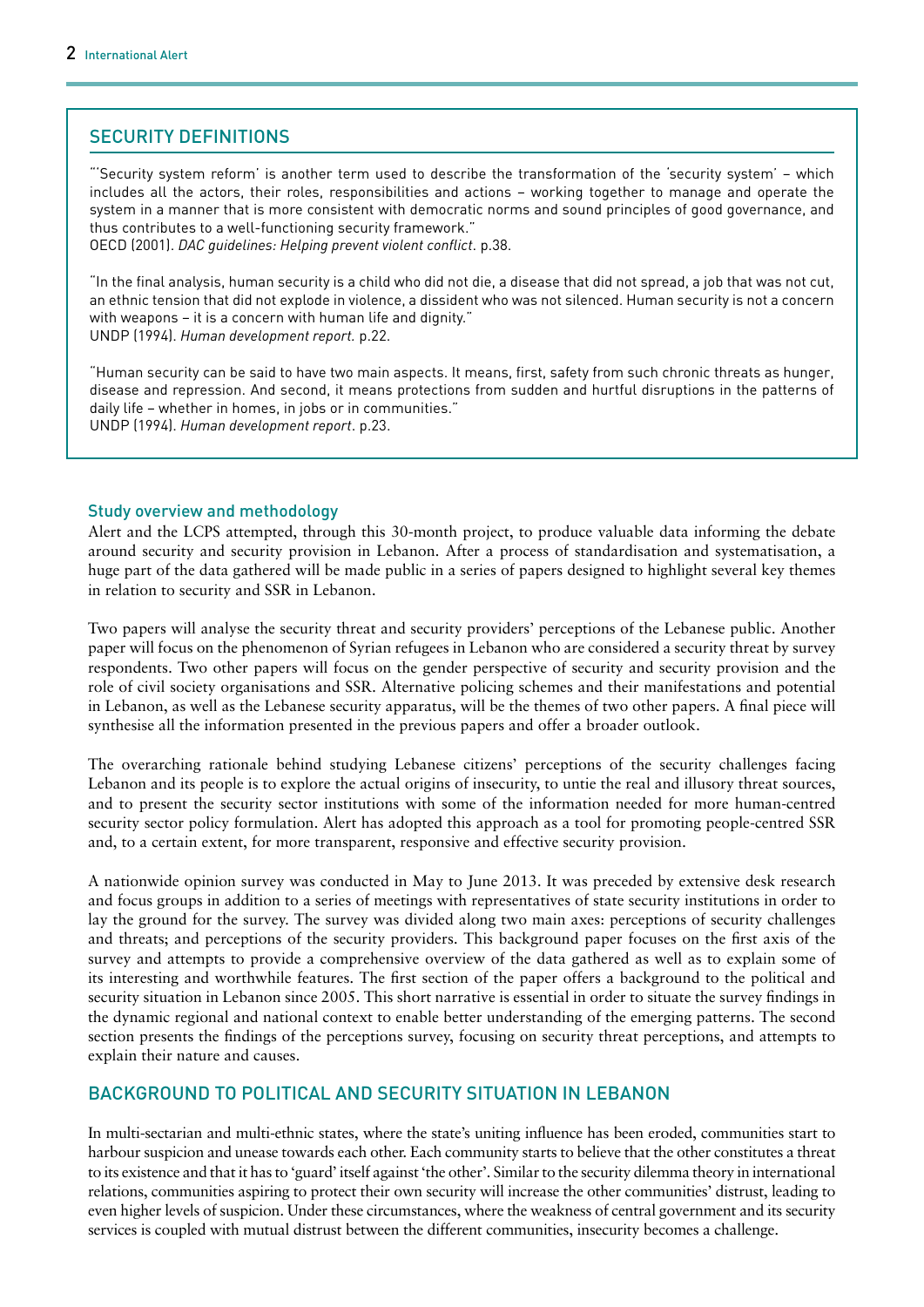The extreme manifestation of this distrust is civil war. However, in most instances, it creates an atmosphere of insecurity, doubt and misjudged concerns. This distrust between different communities has an impact on security concerns and the environment in which community members assess security threats and respond to them. The study of this phenomenon and people's perceived security threats is an important step in gaining a true insight into the perspective of the community, their perceived security threats and the levels of inconsistency between real and perceived threats. It also gives an insight into the reasons behind these perceptions and, importantly, the measures required to defuse such tensions and to provide security and safety.

Thus, understanding the perception of threats by the public is essential for reforming the security sector. In most cases, these perceptions will be somewhat different to the reality on the ground. Identifying and understanding the worries and experiences that underpin such perceptions are essential for addressing them. In situations similar to the one described above, anxiety and distrust between the communities will influence their members, sometimes leading to misperception or misevaluation of existing security threats. Any reform initiative aimed at better security provision will undoubtedly need to understand these realities and the right methods to address them; it cannot focus solely on developing, democratising or modernising the security providers.

The survey commissioned by Alert and the LCPS, and conducted by Statistics Lebanon, aimed to explore the perception of security threats among the Lebanese public. This paper identifies and analyses these perceptions based on the survey report and the preceding focus groups report.

## The changing security landscape of Lebanon

The Lebanese civil war, which lasted 15 years, ended in 1990. Its potential had been evident since the late 1960s, with the increasing presence and activities of the Palestinian guerrillas in Lebanon and their clashes with specific sections of the Lebanese population. Although the civil war, which 'officially' started in 1975, was directly triggered by an incident between Palestinians and the Phalanges Party in Beirut, it quickly and continuously changed in nature. In addition to the Lebanese–Palestinian rivalry, the war rapidly evolved into a clash along sectarian identities, an offshoot of the Arab– Israeli conflict and, on a bigger scale, a Cold War-era rivalry between the two camps.

The Taef Agreement in 1989 ended the Lebanese civil war and established a 'reformed' state apparatus based on sectarian power sharing. This gave every major sect considerable influence and presence in the government system as well as veto power over major decisions. The huge Syrian military presence in Lebanon ensured relative stability of this system until 2005. However, the assassination of former prime minister Rafik Hariri in February 2005 significantly altered this status quo. It resulted in the withdrawal of the Syrian military from Lebanon, throwing the country into a political deadlock and a security crisis that has prevailed ever since. Hariri was a key political player in Lebanon and in the region, as well as being one of the more prominent representatives of the Sunni community. His assassination signalled a major shift in regional politics. It led to accusations against the Syrian regime, headed by President Bashar al-Asad, a member of the Alawite sect, which is an offshoot of Shiite Islam; and against the major Shiite political and military party in Lebanon and the region – Hezbollah. This contributed to the heightening of sectarian tensions to unprecedented levels in Lebanon and the region.

In July 2006, Israel initiated a 34-day war on Lebanon. After Hezbollah fighters had ambushed and abducted two Israeli officers, the Israeli government decided to destroy Hezbollah's capabilities and force it to disarm. Following massive air and land strikes on Lebanon, as well as sea and air blockades, the United Nations Security Council approved Resolution 1701. The Lebanese and Israeli governments accepted the UN resolution. Although the war caused enormous damage to Lebanese infrastructure, it failed to destroy or disarm Hezbollah.

In May 2007, after a security incident involving the Lebanese Internal Security Forces (ISF) and army officers/members of the Fatah al-Islam Sunni Islamist militia in northern Lebanon, the Lebanese Armed Forces (LAF) was tasked with capturing and destroying the militiamen who were hiding in the densely populated Nahr al-Bared Palestinian refugee camp. The army's assault on the camp, which lasted over three months, succeeded in dismantling Fatah al-Islam, resulting in the killing or arrest of hundreds of its members. However, it also led to civilian casualties, more than 150 army deaths and huge material destruction to the Nahr al-Bared camp.

Against a backdrop of these clashes and the political deadlock within government, direct clashes between the main forces – the March 8 and March 14 alliances – brought the country to the verge of civil war in May 2008. The Lebanese government's decision to remove the airport security chief in Beirut and to destroy Hezbollah's military communications system sparked the clashes. The next day, Hezbollah fighters stormed several areas of Beirut and Mount Lebanon, taking control of several state-owned buildings. The opposition militants also seized several pro-government party headquarters and media outlets. However, the fighting eventually stopped and things returned to normal after an internationally sponsored and regionally administered agreement was signed in Doha between the Lebanese government and opposition forces on 21 May 2008.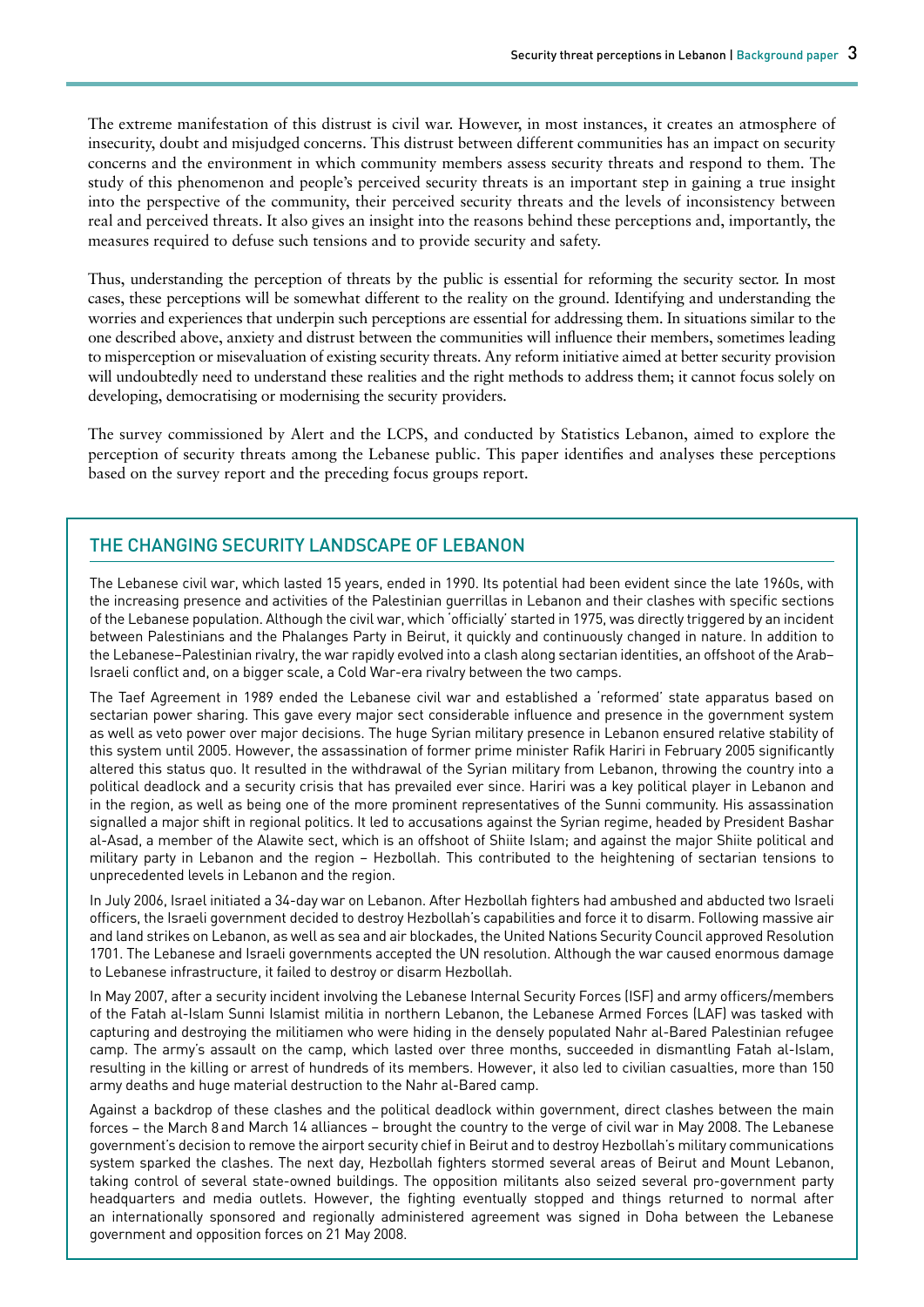## Political landscape of Lebanon

The Lebanese political scene is roughly divided into two main blocs – the March 8 and March 14 alliances. The March 8 alliance refers to a coalition of political parties sympathetic to the current Syrian government, such as Hezbollah, Amal, Free Patriotic Movement and Marada. The name dates back to 8 March 2005, when several political parties called for a mass protest in downtown Beirut to thank Syria for helping Lebanon. The March 14 alliance is named after the date of the Cedar Revolution, which was triggered by the assassination of former prime minister Rafik Hariri. The alliance calls for the withdrawal of Syrian troops from Lebanon and more independent leadership away from Syrian interests. It includes the Future Movement, Lebanese Forces and Kataeb.

Armed clashes have been ongoing since 2008, sometimes with deadly consequences in Tripoli, Lebanon's second largest city in the north of the country.\* The impact of the Syrian crisis on Lebanon has triggered even more tensions across the country – for example, in relation to the Hezbollah critic Sheikh Ahmad al-Assir in June 2013. Assir had called for sit-in protests to object to what he called Hezbollah's control of the Lebanese state, its 'violations' against the Sunni community and its fighting in Syria alongside the Syrian regime. Assir also claimed that the national LAF was following Hezbollah orders and carrying out the party's plans. These tensions eventually led to bloody clashes between Assir's supporters and the army, leading to the death of army soldiers, the capture or killing of Assir supporters and the fleeing of Assir himself.

In addition, the Syrian crisis has further fuelled the Sunni–Shiite divide in the region as a whole and mainly in Lebanon. With Hezbollah fighting in Syria alongside the regime forces and the Syrian army bombing border villages and mountains to target rebel groups, a series of suicide bombings and explosions commenced in July 2013, targeting Beirut and Baalbek neighbourhoods, which are seen as Hezbollah strongholds.

\* For more on this topic, see: R. Lefèvre (2014). *The roots of crisis in Northern Lebanon*. Beirut: Carnegie Middle East Center. Available at [http://carnegie](http://carnegie-mec.org/2014/04/15/roots-of-crisis-in-northern-lebanon/h86r)[mec.org/2014/04/15/roots-of-crisis-in-northern-lebanon/h86r](http://carnegie-mec.org/2014/04/15/roots-of-crisis-in-northern-lebanon/h86r)

## MAIN FINDINGS ON PERCEIVED SECURITY THREATS

Against this political and security landscape, Alert and the LCPS sought to assess the security threats perceived by the Lebanese public. The key question investigated was: what do the Lebanese perceive as threats to their security? Several other questions were asked to examine the different types of security challenges and crime threats, sense of security and the perceived reasons behind insecurity and crime. The following are the main findings obtained from the research.

## People feel that the security situation is worse now than it was three years ago

The security spill-over from the Syrian conflict drew closer to the capital as radical Islamists set off car bombs in several neighbourhoods in Beirut from July 2013 until January 2014, killing innocent people and injuring hundreds. The survey was conducted right before this wave of suicide bombings in the southern suburbs of Beirut, but in a context where Lebanese society had seen little stability and peace in the past decade, as well as facing the additional humanitarian crisis with over a million Syrian refugees fleeing the conflict in their homeland and finding refuge in Lebanon.

Given these realities, it was not surprising that 74% of respondents indicated that Lebanon was less safe than it was three years ago, with specifically higher rates in Mount Lebanon and the North and with a higher proportion of Sunni respondents compared with other communities.<sup>2</sup> The survey conducted by Northern Ireland Co-Operation Overseas (NI-CO) a couple of months after the Alert-LCPS survey further reinforced this perception: 62% of respondents said that they did not feel safe at all in Lebanon, while 22% answered 'rather not'.<sup>3</sup> The higher tendency of threat perception within the Sunni community can be easily attributed to the heightened sense of persecution being experienced by this group since the assassination of Rafik Hariri and the rise of Hezbollah's military strength as well as its fighting in Syria. Moreover, 66% of respondents who perceived Lebanon as being less safe today than it was three years ago belonged to socio-economic groups earning less than US\$2,500 a month.4

3 NI-CO (2013). *Report on ISF trust*. p.13.

4 K. El Mufti (2014). Op. cit. p.6.

<sup>2</sup> K. El Mufti (2014). *Additional insight to survey analysis*, Report commissioned by International Alert. p.6.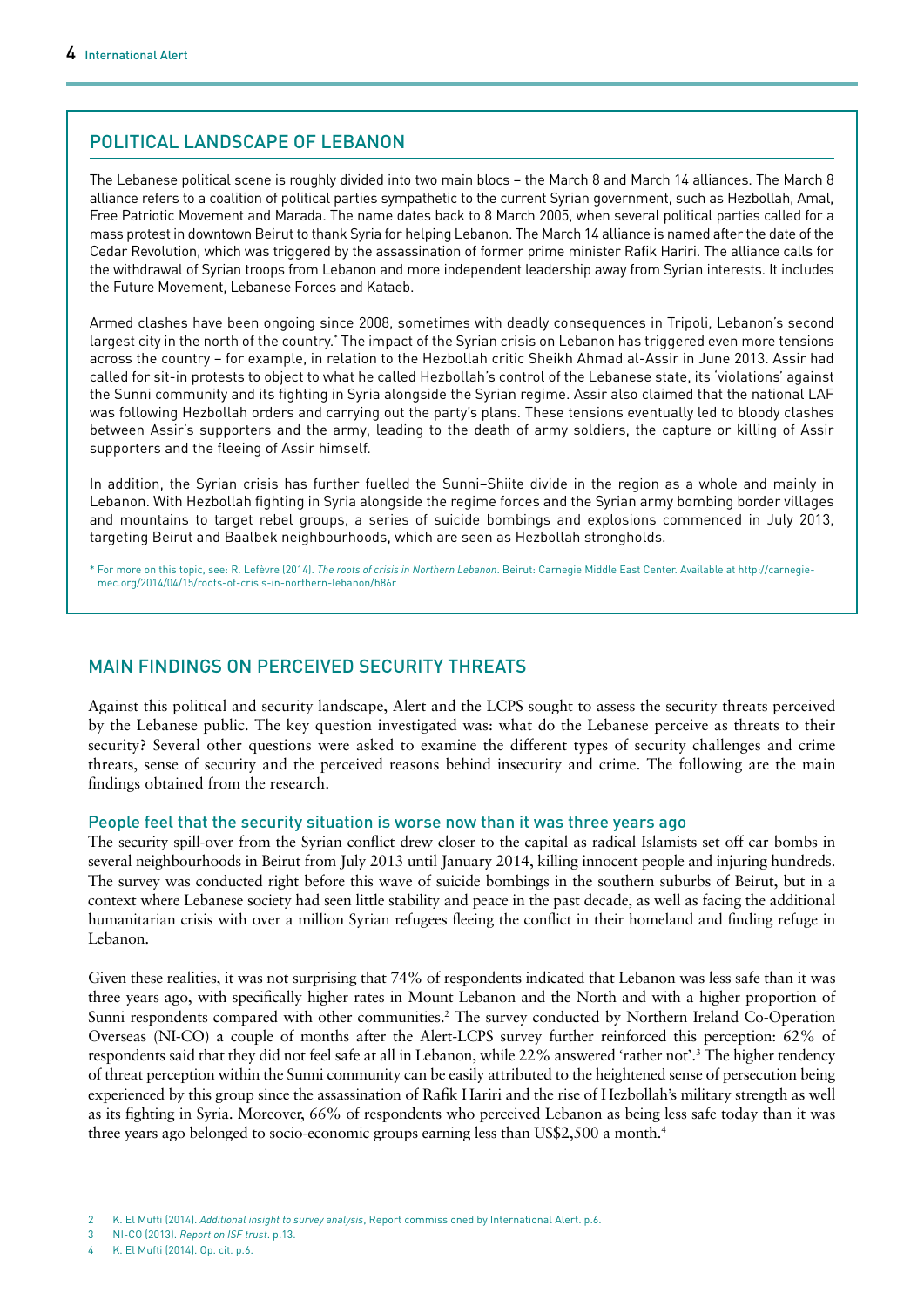## Political instability, physical insecurity and the war in Syria are seen as the three main national security challenges

When asked to state the security challenges at national level, 95% of respondents identified political instability as a source of insecurity for the country. Other major concerns for insecurity related to physical insecurity (96%), the war in Syria (95%), the threat of Syrian refugees (91%) and Israel (88%). Lack of security, terrorist acts, basic living needs, unemployment and risk of civil wars were also identified in the NI-CO survey as challenges to safety and security.5 However, these rates dropped considerably when the survey sample was asked the same question but this time at the level of their locality. In fact, only 40% of respondents considered political instability a source of insecurity, while the perceived threat of physical insecurity dropped to 44% of respondents, Israel to 50% and the war in Syria to 65% (see Figure 1). Concerns over the Syrian refugees maintained a high rate, although lower at 75%. This suggests that a large majority of the Lebanese population are feeling the impact of the presence of Syrian refugees.<sup>6</sup>



In general, similar challenges were perceived to constitute similar levels of threat across Lebanon for most respondents. Unsurprisingly, however, there were differences between the groups in the perceived seriousness of challenges faced by respondents in the area where they live. Syrian refugees posed the most serious challenge for people living in Beirut and Mount Lebanon, while Israeli aggression constituted the most serious challenge for those living in Beqaa and South Lebanon. In North Lebanon, socio-economic threats were considered the most serious challenges being faced, while in El Nabatieh the Syrian conflict was viewed as the most threatening factor. Many of these threats are also more likely to be considered serious in urban areas, among women and previous victims of crime, particularly if there are armed groups present in the vicinity.7 These perception differences are understandable to a certain extent. Proximity to Israel and the direct and indirect burden of Syrian refugees can be singled out as reasons for the prominence of threats regarding Syrian refugees and Israeli aggression. In addition, the sectarian identity of the majority population in some areas and the association of certain sects with specific warring parties in Syria on the one hand, along with the fact that North Lebanon and Akkar are considered to be some of the least developed areas in Lebanon on the other hand, can explain the remainder of the dominant threats.

Interestingly, members of the Sunni community appeared to be more likely to view challenges seriously, as did people from Beqaa. In addition, those who support political parties (partisans) were more likely to consider the challenges of the Syrian conflict as serious, showing less concern about service delivery and infrastructural challenges (such as transport, electricity, telephone and internet).8 The latter may suggest that those who are partisan are less likely to be disadvantaged in terms of accessing services or may simply be more focused on politico-security challenges. Gender, age, education and being from an urban or rural area did not appear to have a significant impact on the seriousness of challenges perceived to be facing the areas where people live.

7 E. Gordon (2014). Op. cit. pp.16–17.

<sup>5</sup> NI-CO (2013). Op. cit. p.13.

<sup>6</sup> K. El Mufti (2014). Op. cit. pp.10–11.

<sup>8</sup> Ibid. p.18.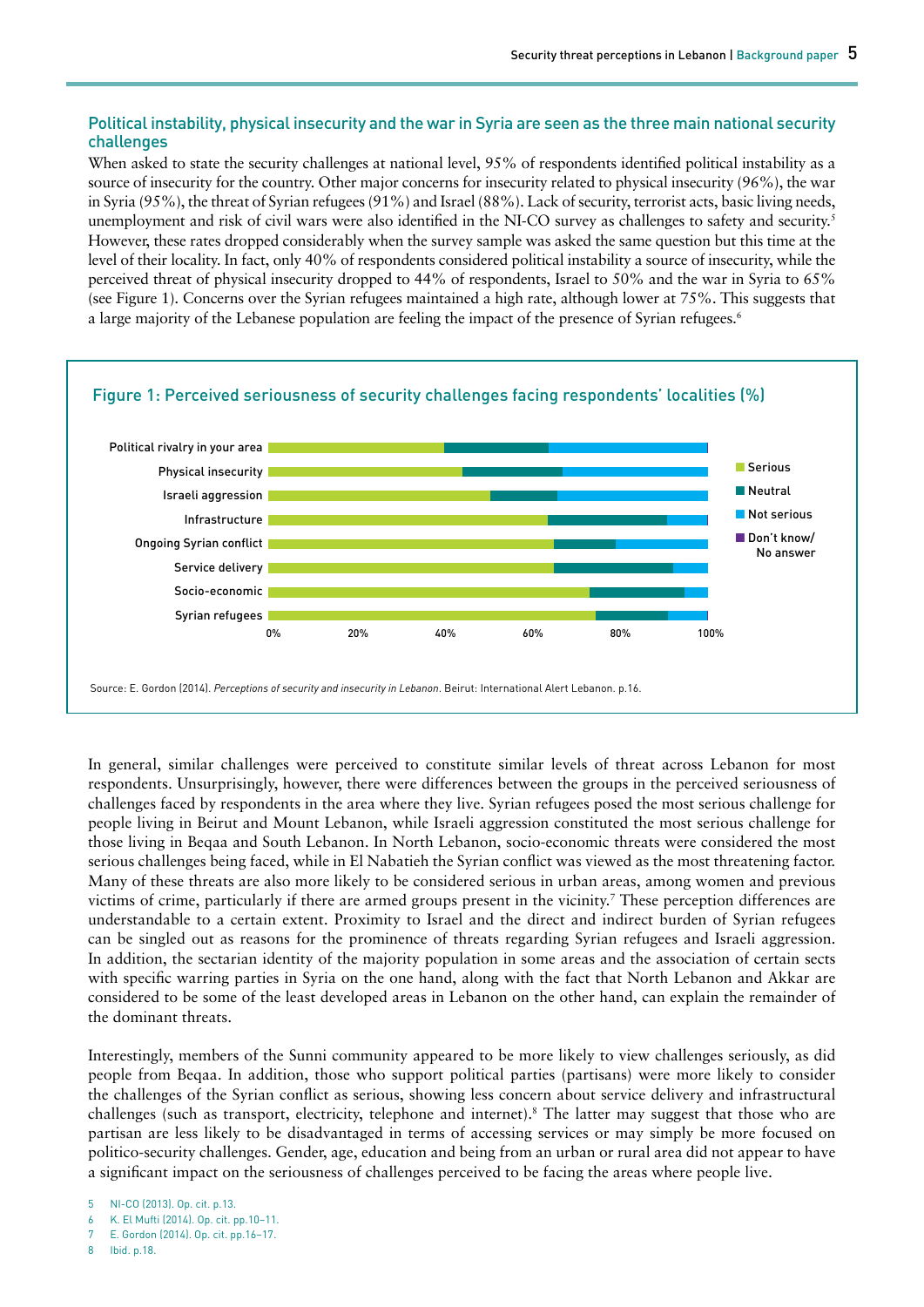The fact that there is a marked difference in the perception of security challenges between the national and local levels points to an interesting tendency among the Lebanese public. The perception of threat levels for the whole country is clearly not based on the assessment of one's own environment. Respondents have expressed medium levels of security threats in relation to challenges facing their own localities, but much higher levels in terms of threats at the national level.

Another indicator pointing to this trend of heightened concern at the national level is the fact that most Lebanese feel that other areas are far less safe than the area in which they live. For instance, only 13% of respondents said they would feel safe travelling long distances within the country compared with 64% of the respondents who felt otherwise. At the same time, 21% of respondents said they were concerned when commuting to work, while 81% of respondents stated that their region was safe or relatively safe,<sup>9</sup> showing that a majority of the population hold an exaggerated perception that other areas are less safe than where they live.

Although there is no conclusive reason for this phenomenon, the heightened perception of insecurity at national level could be partly attributed to sources of information and available communication tools. It is understandable that various media outlets will focus on security incidents and violent clashes as newsworthy items. Hence, the average citizen may develop an unbalanced perception of security challenges as a result of security-focused news reporting. With 82% of respondents citing local TV channels as their source of information and 44% using the internet for browsing news, the population has developed a sense of insecurity that is largely inconsistent with actual numbers of crime incidents and with the 13% of respondents who said they were victims of crime.<sup>10</sup> It is also inconsistent with the 14% who have visited an ISF station and with the percentages who have actually experienced violent incidents, as shown in Table 1.<sup>11</sup>

| Type of violence              | None at all (%) | To a 'large' or 'very large' extent (%) |
|-------------------------------|-----------------|-----------------------------------------|
| Verbal threats and harassment | 78.5            | 4.9                                     |
| Street disturbances           | 61.7            | 18.3                                    |
| Unofficial checkpoints        | 86.8            | 3.2                                     |
| Kidnapping                    | 89.7            | 3.3                                     |
| <b>Bombings</b>               | 84.6            | 8.5                                     |
| Armed clashes                 | 71.8            | 8.9                                     |

## Table 1: Direct experience of violence by respondents and close relatives between 2005 and 2012

Source: K. El Mufti (2014). Op. cit. p.13.

The exaggerated perception of security threats generally, compared with 'actual' levels of threats, is a phenomenon that needs to be studied in depth and which has important implications for both SSR initiatives and security policies. The outlook of security institutions towards security provision and the image they portray to the public could warrant review. At the same time, greater focus could be placed on the role of the media and their security threat narratives in light of some of the above accounts.

## All crimes are perceived to be serious at the national level but less so at the local level

Concerning types of crimes, most people identified the different types of crimes (property-related, violent, political, sexual and gender-based violence (SGBV) crimes) as serious concerns for Lebanon and, to a lesser extent, for the areas in which they live.<sup>12</sup>

There were obvious differences between respondents in the various areas regarding the perceived seriousness of the different types of crimes. Respondents in the North – an area that had been entangled in violent clashes between militants of Bab el-Tebbeneh and Jabal Mohsen for months at the time of the survey – did not appear to consider the property-related crimes of theft and burglary to be the most serious. All the other *mouhafazas* (provinces) rated them as the most serious type of crime. Most of the respondents in the North rated political crimes, such as assassinations and bombings, as the most serious type of crime.

<sup>12</sup> E. Gordon (2014). Op. cit. p.23.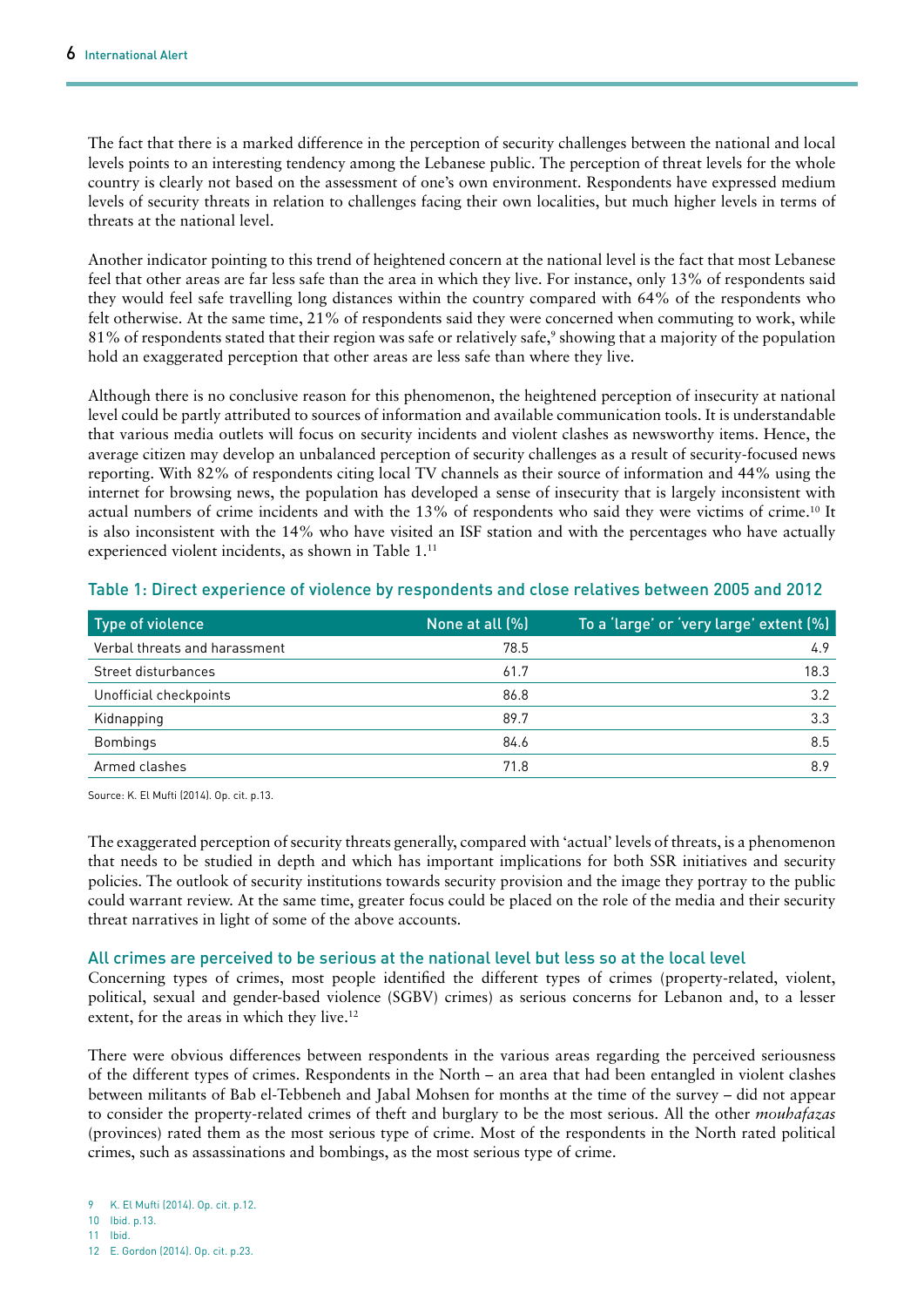

Perceptions of the different sectarian communities also diverged, with members of the Sunni community being much more likely to give a higher rating for the seriousness of threats such as bombings, assassinations, street clashes, roadblocks, burning tyres, kidnappings, as well as the threat of assaults and attacks, than members of other sectarian communities. For example, 57% of Sunnis considered bombings and assassinations to be serious threats and 46% viewed assaults and attacks as serious threats, compared with 35% and 22% of Shiites, respectively.13 This points to the discourse and sense of victimhood that has developed in the Sunni community as mentioned earlier.<sup>14</sup>

Interesting differences also emerged between the perceptions of those who are members of political parties and those who are not. Partisans were much more likely to consider the threat of theft, robbery and other propertyrelated crimes to be serious in their areas. However, all other threats were considered to be of slightly more concern by those who were not members of a political party, compared with the partisan respondents.15 This might indicate that members of political parties would be less inclined to rate attacks, sexual violence and political threats as serious due to their advantageous situation, in terms of being better informed about crime levels and the political and security situation. If accurate, it may also suggest that better and more balanced access to news and information could result in a less exaggerated perception of crime threats.

#### Respondents rate security threats less seriously if a permanent ISF station is present nearby

In another important finding for the purposes of SSR and citizens' security needs, the survey revealed that people were much less likely to give a high rating for the seriousness of these threats if a permanent ISF station was present in the area. For example, 65% of respondents with no ISF station nearby considered assaults and political violence to be serious, compared with 34% of those who lived near an ISF station. Moreover, people were much more likely to view the threat of sexual violence in their area as serious if there was no ISF station nearby (at 70% of respondents with no ISF station compared with 30% of those living near an ISF station).16 The matter of ISF stations' presence must be studied further and from different outlooks. This study can only present the respondents' perceptions; it does not cover the actual distribution of ISF's presence in Lebanon or the institutional challenges and possible scarcities facing the ISF.

#### More people in urban areas than in rural areas consider theft and other property-related crime threats to be serious

Differences in perceived crime threats were also noticeable between rural and urban residents. The threat of theft and other property-related crimes was more likely to be considered serious in the area by those living in an urban location. In contrast, all other threats (assaults, political violence and sexual violence) were more likely to be viewed as serious in the area among those living in rural locations. For example, while 50% of urban residents considered the threat of property-related crime to be serious in the area, only 42% of people from rural

13 Ibid. p.25.

15 Ibid.

<sup>14</sup> For more on this topic, see: International Crisis Group (2010). *Lebanon's politics: The Sunni community and Hariri's future current*, Middle East Report No. 96. Available at [http://www.crisisgroup.org/~/media/Files/Middle%20East%20North%20Africa/Iraq%20Syria%20Lebanon/Lebanon/96%20](http://www.crisisgroup.org/~/media/Files/Middle East North Africa/Iraq Syria Lebanon/Lebanon/96 Lebanons Politics - The Sunni Community and Hariris Future Current.ashx) [Lebanons%20Politics%20-%20The%20Sunni%20Community%20and%20Hariris%20Future%20Current.ashx](http://www.crisisgroup.org/~/media/Files/Middle East North Africa/Iraq Syria Lebanon/Lebanon/96 Lebanons Politics - The Sunni Community and Hariris Future Current.ashx)

<sup>16</sup> E. Gordon (2014). Op. cit. p.26.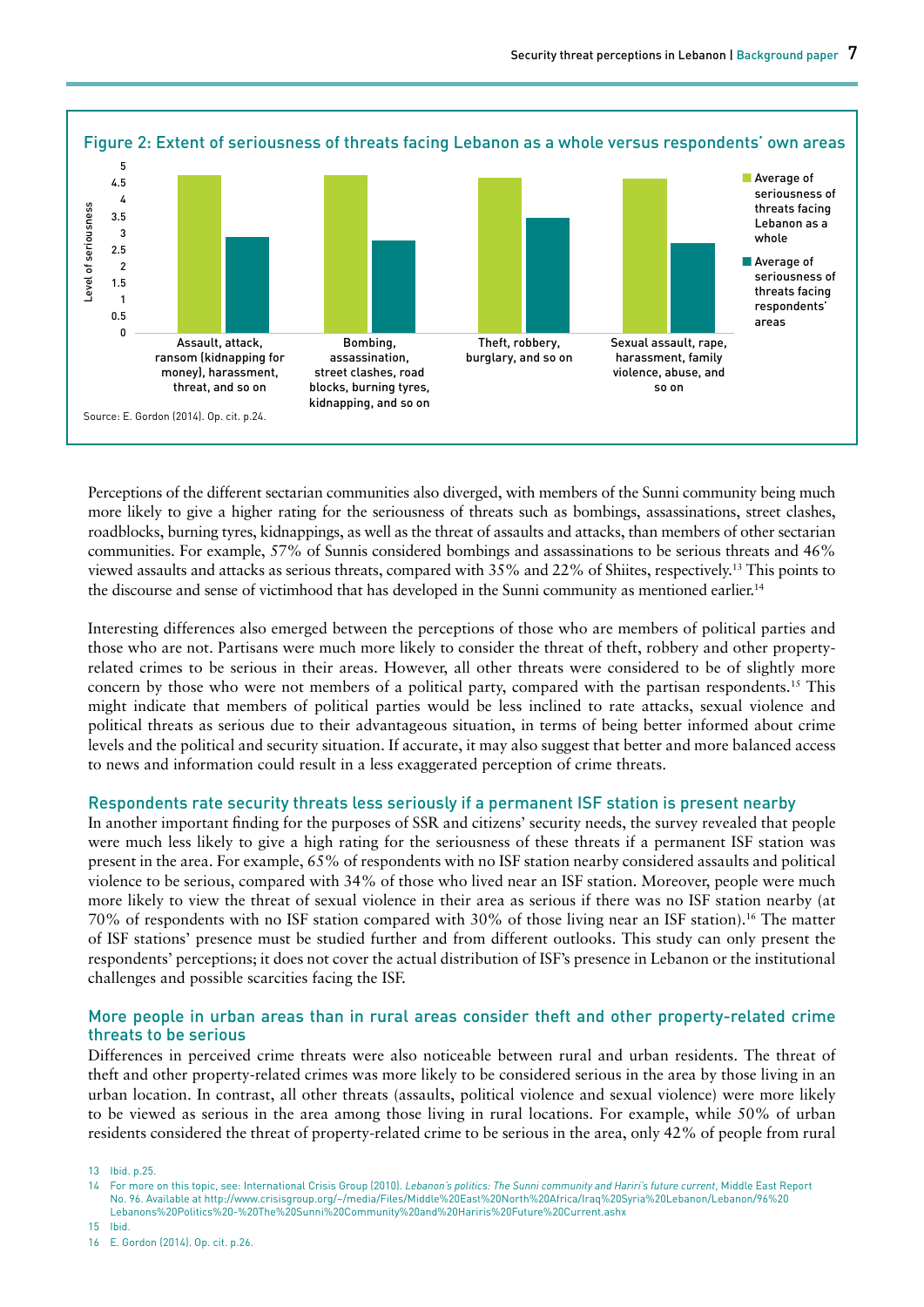areas agreed. However, 42% of people living in rural areas viewed sexual violence as a serious problem in their area compared with 29% of people in urban areas.<sup>17</sup> These percentages correlate with the general belief that,

*42% of people living in rural areas viewed sexual violence as a serious problem in their area compared with 29% of people in urban areas.*

in tighter-knit communities such as rural communities in villages, people rarely worry about 'softer' crimes such as theft and burglary because 'they all know each other', while in urban areas, due to population density and larger spaces, these crimes are supposed to be more widespread. It is possible that more people in rural areas perceive sexual crimes to be serious because these

types of crimes are slightly more likely to be exposed and prosecuted in urban areas. In cities, the existence of organisations and stakeholders fighting sexual crimes and gender-based violence may have contributed to the fact that more people in rural areas consider these threats to be serious.

#### Generally, more women than men consider these crime threats to be serious

In terms of gendered differences in crime perceptions, in most places in Lebanon women seemed to view all these violent threats as being slightly more serious than men did. However, this difference was only significant in a few places, such as Koura where 77% of women compared with 57% of men considered the threat of assault and similar violent crimes to be serious in their area. In contrast, in a few areas, men considered violent threat to be more serious than their female counterparts did. For instance, in Tripoli almost twice as many men (41%) as women (24%) perceived the threat of property-related violence, such as theft, to be serious. In general, where the perceived seriousness of the violent threats was highest – in places such as West Beqaa, Akkar, Miniyeh-Danniyeh and Saida – more women than men expressed concern. With respect to sexual assault, rape and other SGBV crimes, unsurprisingly more women than men rated the seriousness of such threats in their areas as high.18 While it is understandable that women may feel more threatened than men because of the various physical, social and cultural barriers hindering their access to protection and security, in certain areas women's heightened sense of anxiety should be studied more to uncover potentially significant features unique to those areas. It would also be worthwhile exploring the regions where men expressed higher security threat perceptions than women. While this may be the result of men being more familiar with the realities of their neighbourhood, it may also be due to the fact that men perceive certain crime threats, such as violence, fights and explosions, as being more targeted at men than women.

#### Overall, only 13% of respondents admit to being actual victims of crimes

Another factor pointing to the complexities of perceived crime threats is the fact that, although people generally viewed the various property-related, violent, political and SGBV crimes as a threat to their areas, only 13% of respondents admitted to actually having experienced such crimes. The most common crime experienced was property-related crime. More men than women said they had been a victim of violent crime (20% compared with 9%), while more women than men said they had been a victim of SGBV and related crimes (9% compared with 4%).<sup>19</sup>

There were considerable variations between the *mouhafazas* in the proportion of respondents who said they had been a victim of these crimes. Overall, 21% of respondents from Beirut said that they had been a victim of crime, compared with 2% of respondents from Beqaa and 4% of respondents from El Nabatieh. This suggests that fear of crime does not appear to correlate with the crime rate, given that 50%–60% of people in Beqaa viewed the various crimes as a particularly serious problem in the area in which they live. In North Lebanon, Mount Lebanon and South Lebanon, around a sixth of the respondents said they had been a victim of crime.<sup>20</sup> While the overall figure of 13% is not necessarily a 'small' proportion, the percentages found in the *mouhafazas* suggest that the crime threats perceived by the population are based on information gathered through sources other than official concrete statistics and appear to be overstated.

#### Most Lebanese live in areas where their community is the majority

The impact of the Lebanese civil war continues to affect perceptions of insecurity and threat levels. Although a full 23 years have passed since the war ended, Lebanon's social fabric is still affected by the civil war's remnants. The survey results showed that 89% of the respondents now live in an area where their community constitutes a majority. At the same time, a level of distrust has persisted among the different segments of Lebanese society, to which the harsh security conditions may have also contributed. Despite the fact that a large proportion of respondents expressed trust

<sup>17</sup> Ibid.

<sup>18</sup> Ibid.

<sup>19</sup> Ibid. p.27.

<sup>20</sup> Ibid. p.28.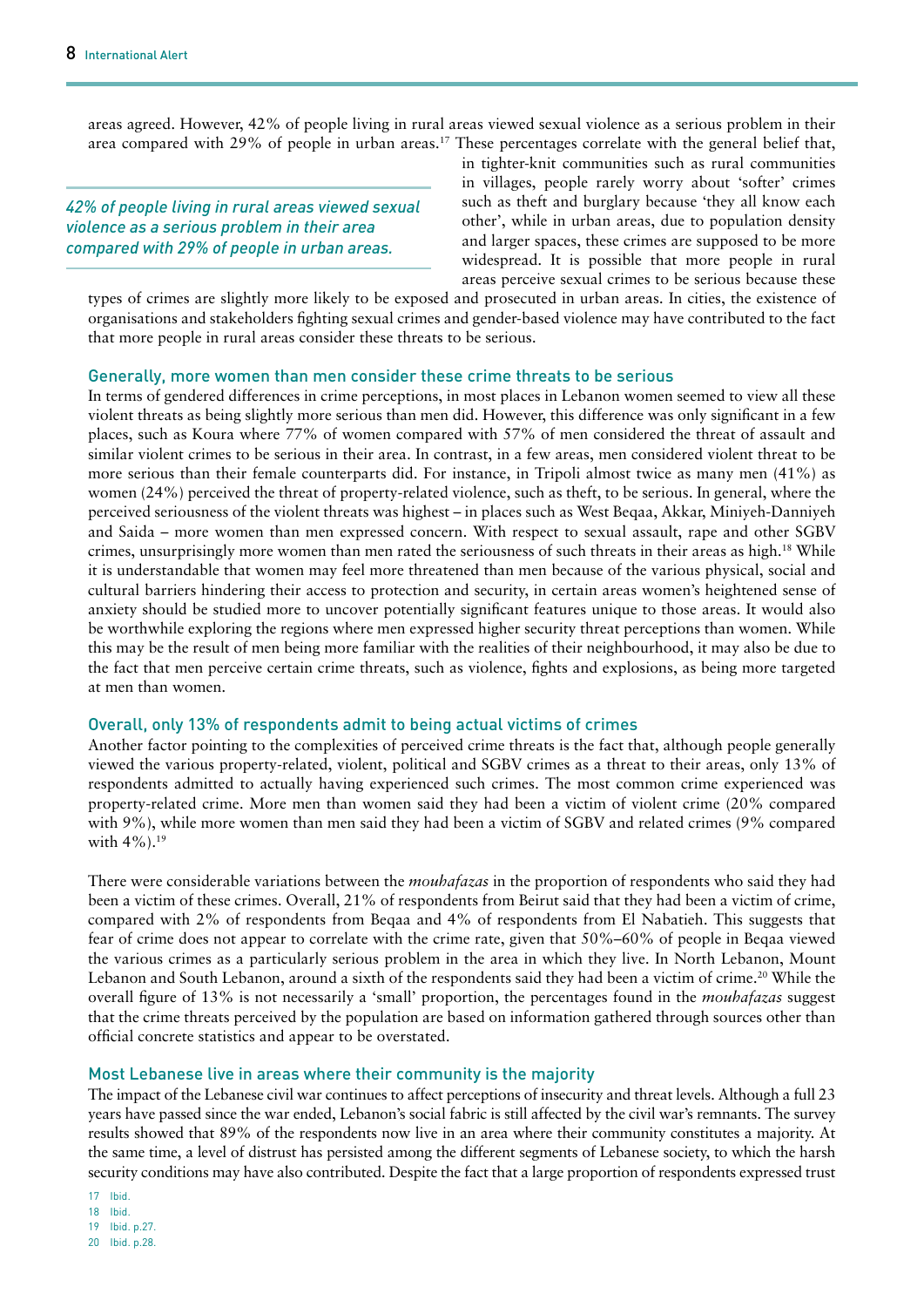

(at different levels) in individuals from other sects, additional indicators in the survey pointed to a fragmentation phenomenon in terms of actual relationships between people from different sects. When asked where they would buy property, 59% replied that they would favour areas where their own cultural group was predominant (13% chose not to answer). Only 29% said they would favour mixed areas.<sup>21</sup>

#### Respondents show very low levels of trust towards Palestinians, Syrians and foreign groups working in Lebanon

The sense of distrust between different communities in Lebanon has not been confined to Lebanese sectarian groups only. The survey revealed that large segments of Lebanese society show very low levels of trust towards Palestinians, Syrians and foreign groups working in Lebanon (see Figure 3). These sentiments were largely similar across the sectarian communities, except for a slightly higher level of distrust of Palestinians and Syrians by Christians.<sup>22</sup>

#### The majority of respondents believe that poverty is the main reason for insecurity

Interesting results were uncovered when respondents were asked about the reasons for their perceptions of insecurity. The majority (66%) blamed poverty, while almost half (46%) thought unemployment was a factor. This highlights the link between socio-economic factors and crime, or at least people's perceptions of the links. It also underlines the overriding socio-economic challenges that people feel are facing Lebanon and the areas where they live. Other common explanations for the existence of widespread crime included inefficient state security institutions (22%), sectarian discrimination (21%), easy availability of drugs (21%), easy availability of small arms  $(20\%)$  and political disputes  $(17\%)$ .<sup>23</sup>

#### Possession of small arms is considered a reason for insecurity

Widespread availability and possession of small arms has always been a factor of instability in Lebanon. It has also posed a challenge to security and has limited the effectiveness of security sector institutions. Although the vast majority (78%) of survey respondents said that they did not possess a firearm, many experts distrust this finding, which contradicts the widely held belief that firearms are easily available among Lebanese citizens.

Only 17% of the respondents said they possessed arms. A further 21% said they had seen an armed presence in their areas 'sometimes' and 12% 'regularly', with 51% of those witnessing armed men regularly (other than security sector personnel) indicating that they were members of political parties.<sup>24</sup> While these percentages may seem modest and inaccurate, they undoubtedly illustrate a clear security threat in the form of available small arms among the public, as well as underlining the challenging circumstances under which the Lebanese security institutions are operating.

- 21 K. El Mufti (2014). Op. cit. p.10.
- 22 E. Gordon (2014). Op. cit. p.22.
- 23 Ibid. p.29.
- 24 K. El Mufti (2014). Op. cit. p.12.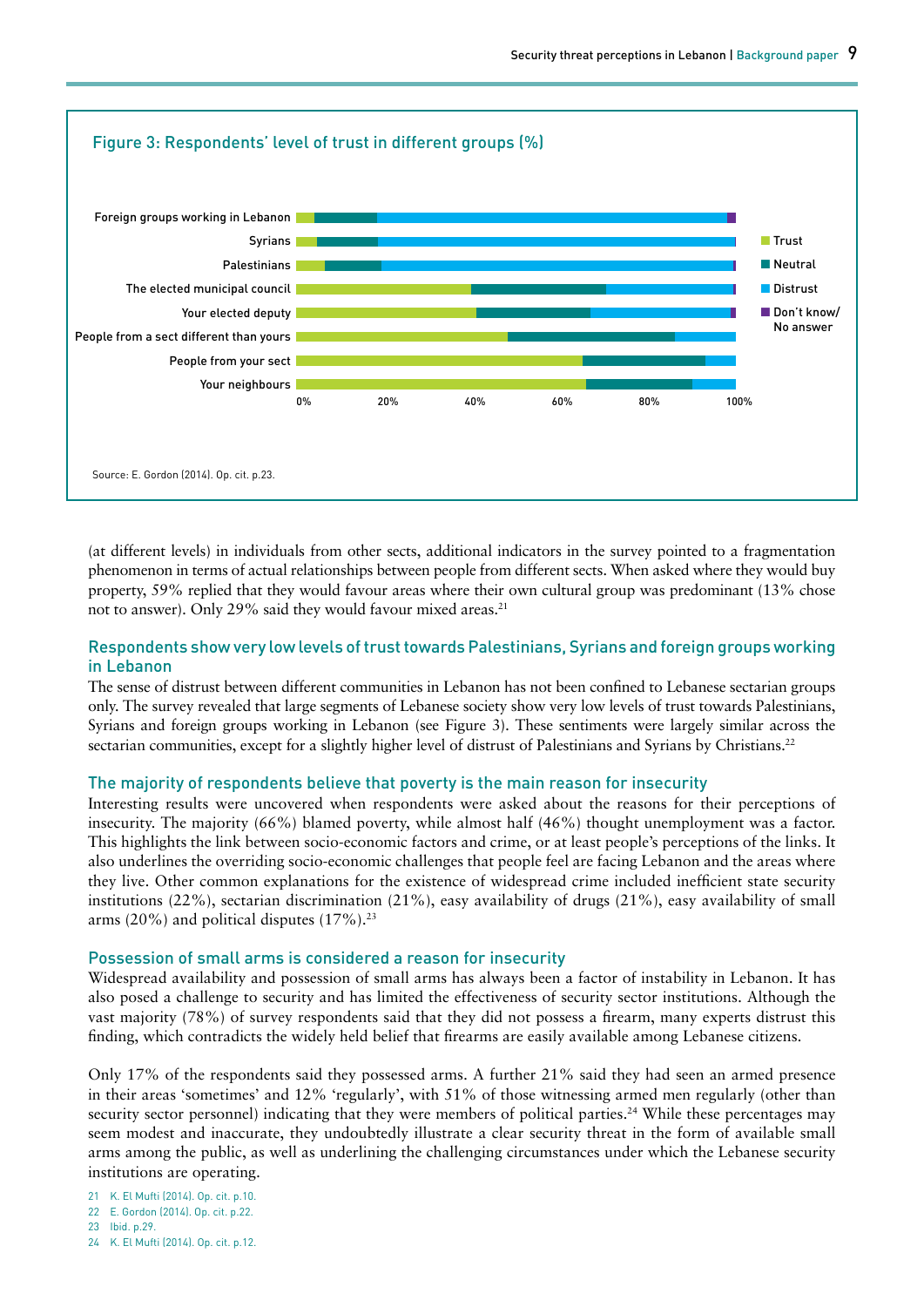## **CONCLUSIONS**

This survey, and its related efforts, sought to gain an insight into the security concerns of the Lebanese population and to possibly offer entry points for reform to security sector institutions. Such entry points could be picked up by the institutions themselves or by a wider net of stakeholders, with the aim of strengthening the humancentredness of security provision in Lebanon. However, from the outset, the limitations of this method were obvious and were factored in throughout the data-gathering process and analysis. A key limitation that must be underlined is that perceptions are subjective in nature, usually influenced by longer-term grievances and lastminute events. Thus, in dynamic circumstances such as the security situation in Lebanon, they must be viewed in the context of time and place. This poses two challenges: first, the results of this survey must be largely attributed to a specific timeframe and cannot be deemed reliable for an indefinite period; and, second, its findings and statements must be considered cautiously as indications of certain trends and circumstances rather than an accurate representation of real conditions.

Nevertheless, the survey's outcome analysis highlights many causes and factors of insecurity that are useful to consider. For instance, the challenges posed by the presence of Syrian refugees, which have intensified since the time

*The challenges posed by the presence of Syrian refugees, which have intensified since the time of the survey, constitute a significant and crosscutting issue all over Lebanon.*

of the survey, constitute a significant and crosscutting issue all over Lebanon. The responses to this challenge and the solutions sought to date would benefit from a detailed mapping of its geography and diverse nature.

The geographical, sectarian and gender differences in the perception of various security challenges and threats offer an important insight, especially for formulating security policies and responding to threats. In addition,

the regional differences in the perceived seriousness of crime help to explain the factors contributing to the formation of these perceptions. The survey also revealed that the presence of a security post nearby generally lowers the perception of threat.

An important element in the analysis of perceived security challenges and threats is exploring the reasons leading to the formation of these perceptions. Past events, sectarian and political identities, the media, geography and other elements all contribute to people's perception of a given challenge to the security of their country and regions. The inconsistency between perceived security threats at the national and local levels further highlights the importance of accessing accurate and balanced information in order to obtain a realistic picture of the security challenges facing Lebanon.